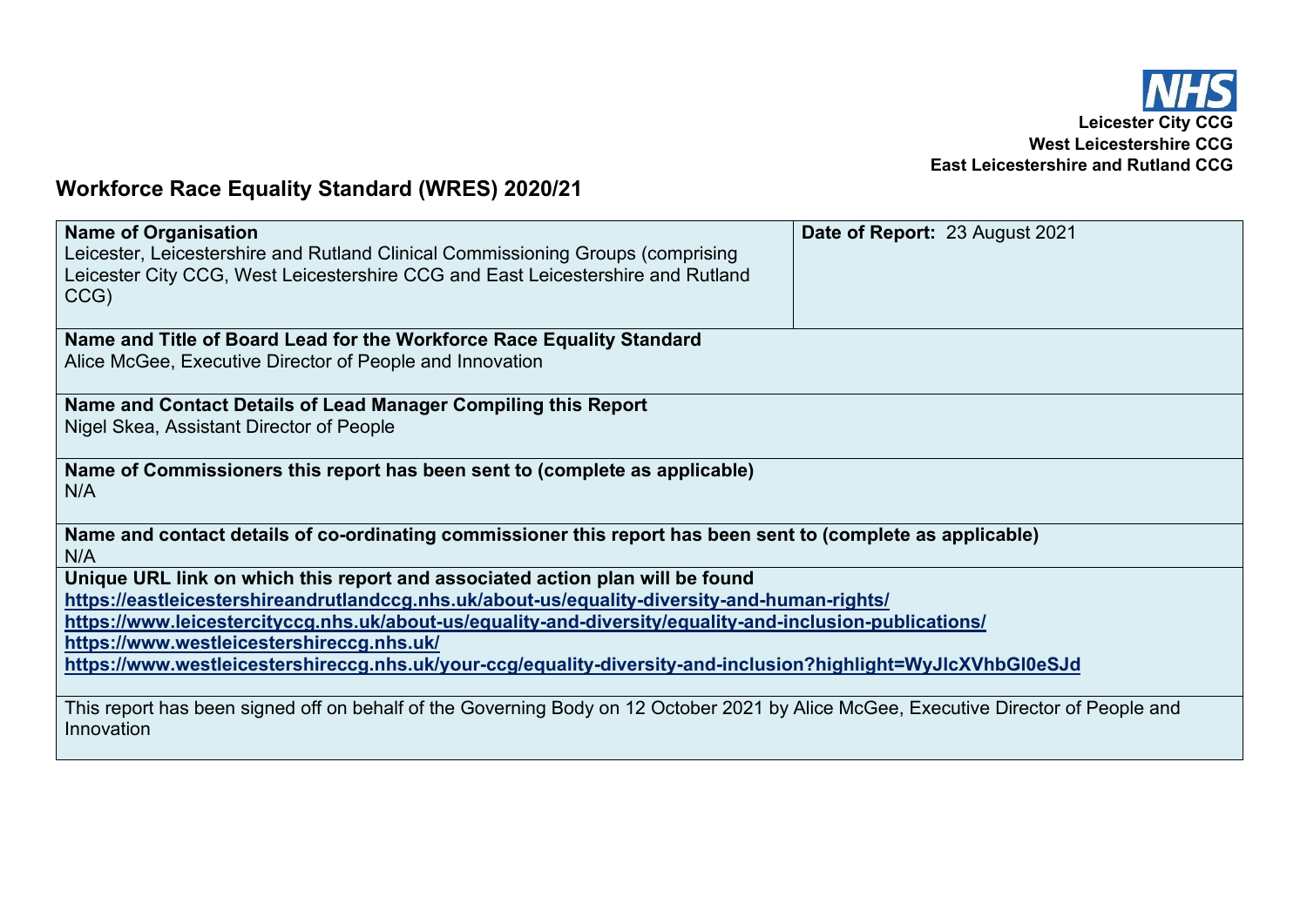## **Report on the WRES indicators**

**1. Background narrative** 

Data from the Electronic Staff Records (ESR) has been provided by the Human Resources team at Midlands and Lancashire Commissioning Support Unit, ranging from 01/04/20-31/03/21.

## **a. Any issue of completeness of data**  Indicator 4 - The CCGs do not hold centralised records for reporting the uptake of non-mandatory training and CPD.

- **b. Any matters relating to reliability of comparisons with previous years**  There is no data for indicators 5 - 8 (NHS Staff Survey Indicators) for 2019/20 as this requirement was suspended that year.
- **2. Total number of staff**
- **a. Employed (meaning on the CCGs payroll and therefore includes office holders and lay members) with this organisation at the date of the report (31/03/21)** 305
- **b. Proportion of BAME staff employed with this organisation at the date of the report** 32.8%
- **3. Self-Reporting**
- **a. The proportion of total staff who have self-reported their ethnicity** 92.8%
- **b. Have any steps been taken in the last reporting period to improve the level of self-reporting by ethnicity?** As part of the recruitment process, information regarding an applicant's ethnicity is captured on TRAC (the CCGs electronic recruitment platform) and for successful candidates the data is uploaded to ESR. For staff in post, staff members can update their ethnicity via the ESR self-service facility.
- **c. Are any steps planned during the current reporting period to improve the level of self-reporting by ethnicity?**  The CCGs will continue to collect information relating to ethnic background at recruitment. We will encourage staff to update their ethnicity via the self-service portal on ESR and review our data to address gaps.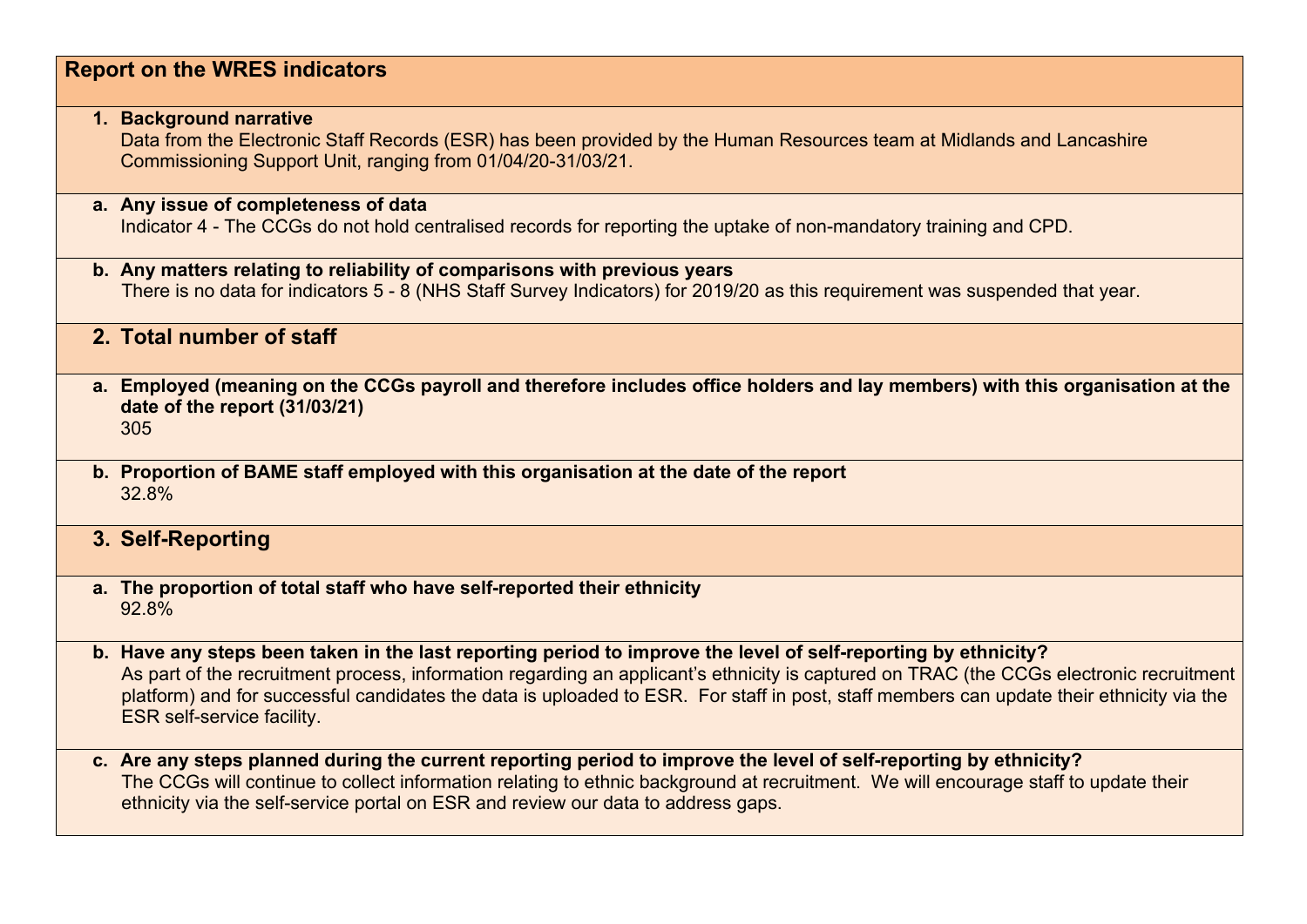|                | 4. Workforce Data                                                                                                                                                                                                                                                                            |                                                                                                                                                                                                                                                                             |                                                                                                                                                                                                                                                                                   |                                                                                                                                                                                    |                                                                                                                                             |
|----------------|----------------------------------------------------------------------------------------------------------------------------------------------------------------------------------------------------------------------------------------------------------------------------------------------|-----------------------------------------------------------------------------------------------------------------------------------------------------------------------------------------------------------------------------------------------------------------------------|-----------------------------------------------------------------------------------------------------------------------------------------------------------------------------------------------------------------------------------------------------------------------------------|------------------------------------------------------------------------------------------------------------------------------------------------------------------------------------|---------------------------------------------------------------------------------------------------------------------------------------------|
|                | a. What period does the organisation's workforce data refer to?<br>Workforce establishment data provided as of 31 March 2021 and covers the period 1 April 2020 to 31 March 2021.<br>Recruitment data is also for the period covering 1 April 2020 to 31 March 2021.                         |                                                                                                                                                                                                                                                                             |                                                                                                                                                                                                                                                                                   |                                                                                                                                                                                    |                                                                                                                                             |
|                | 5. Workforce Race Equality Indicators<br>Please note that only high-level summary points should be provided in the text boxes below – the detail should be contained in<br>accompanying WRES Action Plans                                                                                    |                                                                                                                                                                                                                                                                             |                                                                                                                                                                                                                                                                                   |                                                                                                                                                                                    |                                                                                                                                             |
|                | <b>Indicator</b>                                                                                                                                                                                                                                                                             | Data for reporting year                                                                                                                                                                                                                                                     | Data for previous year                                                                                                                                                                                                                                                            | Narrative - the<br>indicator of the data<br>and any additional<br>background<br>explanatory narrative                                                                              | Action taken and planned,<br>including e.g., does the<br>indicator link to EDS2<br>evidence and/or a corporate<br><b>Equality Objective</b> |
|                | For each of these four workforce<br>indicators, compare the data for<br><b>White and BAME staff</b>                                                                                                                                                                                          |                                                                                                                                                                                                                                                                             |                                                                                                                                                                                                                                                                                   |                                                                                                                                                                                    |                                                                                                                                             |
| $\mathbf{1}$   | Percentage of staff in each of<br>the AfC Bands $1 - 9$ and VSM<br>(including executive Board<br>Members) compared with the<br>percentage of staff in the overall<br>workforce. Organisations should<br>undertake this calculation<br>separately for non-clinical and<br>for clinical staff. | LLR CCG workforce<br>White: 60.0%<br>BAME: 32.8%<br>Unknown: 7.2%<br>AfC Bands $1 - 6$<br>White: 56.7%<br>BAME: 38.9%<br>Unknown: 4.4%<br>Bands $7 - 8C$<br>White: 62.8%<br>BAME: 28.2%<br>Unknown: 8.97%<br>Bands 8D - VSM<br>White: 57.6%<br>BAME: 35.6%<br>Unknown: 6.8% | <b>LLR CCG workforce</b><br>White: 66.6%<br>BAME: 29.4%<br>Unknown: 4.1%<br>AfC Bands $1 - 6$<br>White: 67.0%<br>BAME: 29.8%<br>Unknown: 3.2%<br>Bands $7 - 8C$<br>White: 68.5%<br>BAME: 27.3%<br>Unknown: 4.2%<br>Bands 8D - VSM<br>White: 61.0%<br>BAME: 33.9%<br>Unknown: 5.1% | Due to relatively small<br>numbers of staff, AfC<br>Band data has been<br>grouped to avoid<br>identifying individual staff<br>members: Bands 1-6,<br>Bands 7-8C, Bands<br>8/9/VSM. | EDS 2 Goal 3 - A represented and<br>supported workforce.<br>The CCG will continue to review<br>the composition of its workforce.            |
| $\overline{2}$ | Relative likelihood of staff being<br>appointed from shortlisting<br>across all posts.                                                                                                                                                                                                       | White: 32.37%<br>BAME: 25.64%<br>Unknown: 25.00%                                                                                                                                                                                                                            | White: 28.81%<br>BAME: 18.75%<br>Unknown: 66.67%                                                                                                                                                                                                                                  |                                                                                                                                                                                    | EDS 2 Goal 3 - A represented and<br>supported workforce.                                                                                    |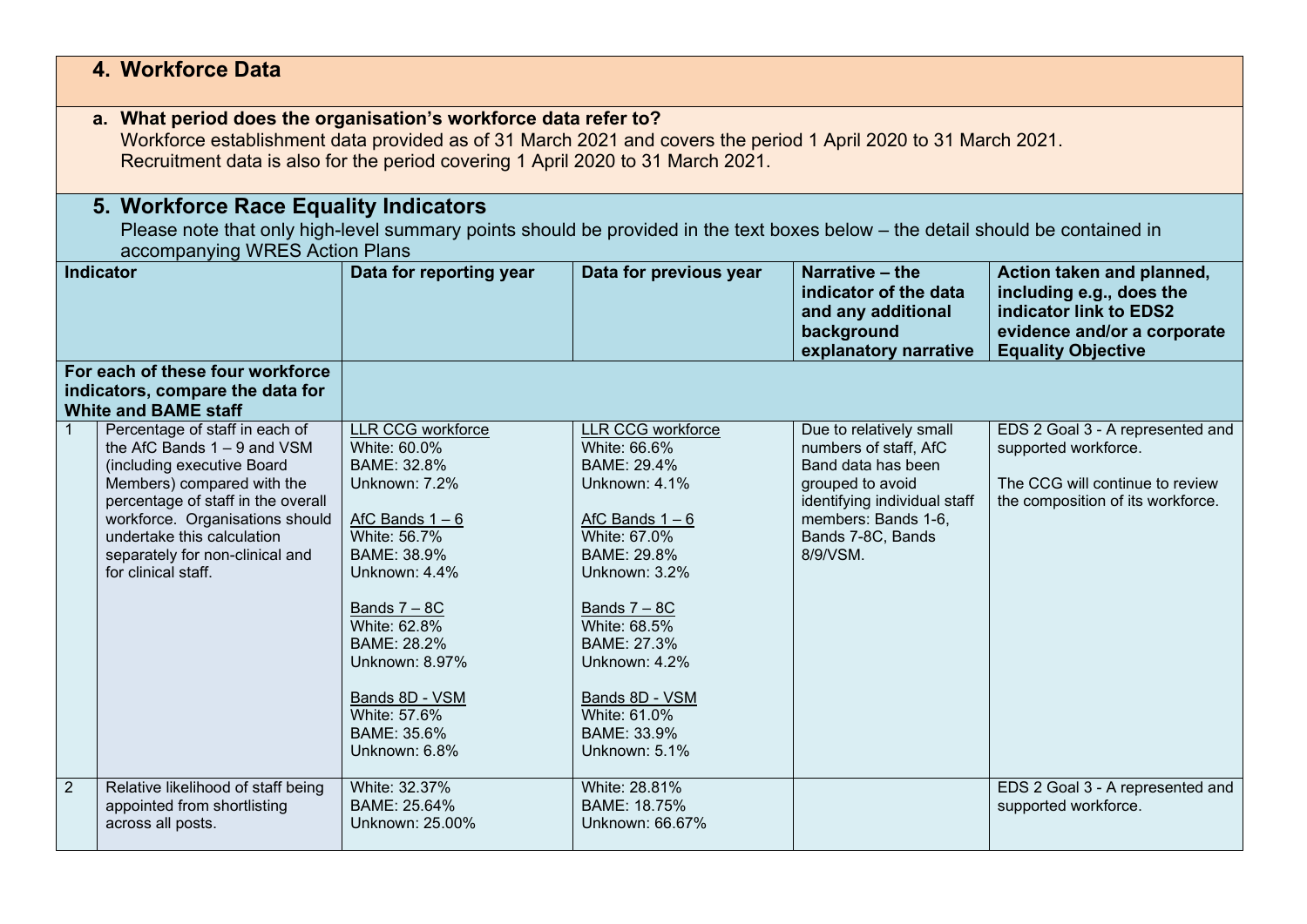|                |                                                                                                                                                                                                                                                                                |                                                                                                        |                                                                                                           |                                                                                                                                                                   | The CCG will continue to monitor<br>and review the number of White<br>and BME shortlisted and<br>appointed applicants on an annual<br>basis.                                                                                |
|----------------|--------------------------------------------------------------------------------------------------------------------------------------------------------------------------------------------------------------------------------------------------------------------------------|--------------------------------------------------------------------------------------------------------|-----------------------------------------------------------------------------------------------------------|-------------------------------------------------------------------------------------------------------------------------------------------------------------------|-----------------------------------------------------------------------------------------------------------------------------------------------------------------------------------------------------------------------------|
| 3.             | Relatively likelihood of staff<br>entering the formal disciplinary<br>process, as measured by entry<br>into formal disciplinary<br>investigation. This indicator will<br>be based on data from a two-<br>year rolling average of the<br>current year and the previous<br>year. | No formal disciplinary cases<br>involving BAME employees in<br>the reporting year.                     | No formal disciplinary cases<br>involving BAME employees<br>in the reporting year.                        |                                                                                                                                                                   | EDS 2 Goal 3 - A represented and<br>supported workforce.<br>No formal disciplinary cases<br>involving BAME employees in the<br>reporting year and therefore the<br>relative likelihood cannot be<br>calculated.             |
| $\overline{4}$ | Relative likelihood of staff<br>accessing non-mandatory<br>training and CPD.                                                                                                                                                                                                   | The CCGs do not hold a<br>central record of non-<br>mandatory training and CPD<br>undertaken by staff. | The CCGs do not hold a<br>centralised record of non-<br>mandated training and CPD<br>undertaken by staff. |                                                                                                                                                                   | EDS 2 Goal 3 - A represented<br>and supported workforce.<br>Action will be taken to ensure that<br>information on access to non-<br>mandatory training and CPD is<br>captured and recorded. See<br><b>WRES Action Plan.</b> |
|                | <b>National NHS Staff Survey</b><br><b>Indicators (or equivalent)</b><br>For each of the four staff survey<br>indicators, compare the outcomes<br>of the responses for White and<br><b>BME</b> staff.                                                                          |                                                                                                        |                                                                                                           |                                                                                                                                                                   |                                                                                                                                                                                                                             |
| 5              | Percentage of staff experiencing<br>harassment, bullying or abuse<br>from patients, relatives or the<br>public in the last 12 months.                                                                                                                                          | <b>White: 3.9%</b><br><b>BAME: 3.8%</b>                                                                | N/A                                                                                                       | Data taken from LLR<br><b>CCGs' National NHS</b><br><b>Staff Survey report 2020</b><br>- this report does not<br>include data relating to<br>'unknown' ethnicity. | EDS 2 Goal 3 - A represented and<br>supported workforce.<br>See WRES Action Plan                                                                                                                                            |
| 6.             | Percentage of staff experiencing<br>harassment, bullying or abuse<br>from staff in the last 12 months.                                                                                                                                                                         | <b>White: 18.6%</b><br>BAME: 26.4%                                                                     | N/A                                                                                                       | Data taken from LLR<br><b>CCGs' National NHS</b><br><b>Staff Survey report 2020</b><br>- this report does not<br>include data relating to<br>'unknown' ethnicity. | EDS 2 Goal 3 - A represented and<br>supported workforce.<br>See WRES Action Plan                                                                                                                                            |
| $\overline{7}$ | Percentage believing that the<br>organisation provides equal                                                                                                                                                                                                                   | <b>White: 90.7%</b><br><b>BAME: 75.7%</b>                                                              | N/A                                                                                                       | Data taken from LLR<br><b>CCGs' National NHS</b><br><b>Staff Survey report 2020</b>                                                                               | EDS 2 Goal 3 - A represented and<br>supported workforce.                                                                                                                                                                    |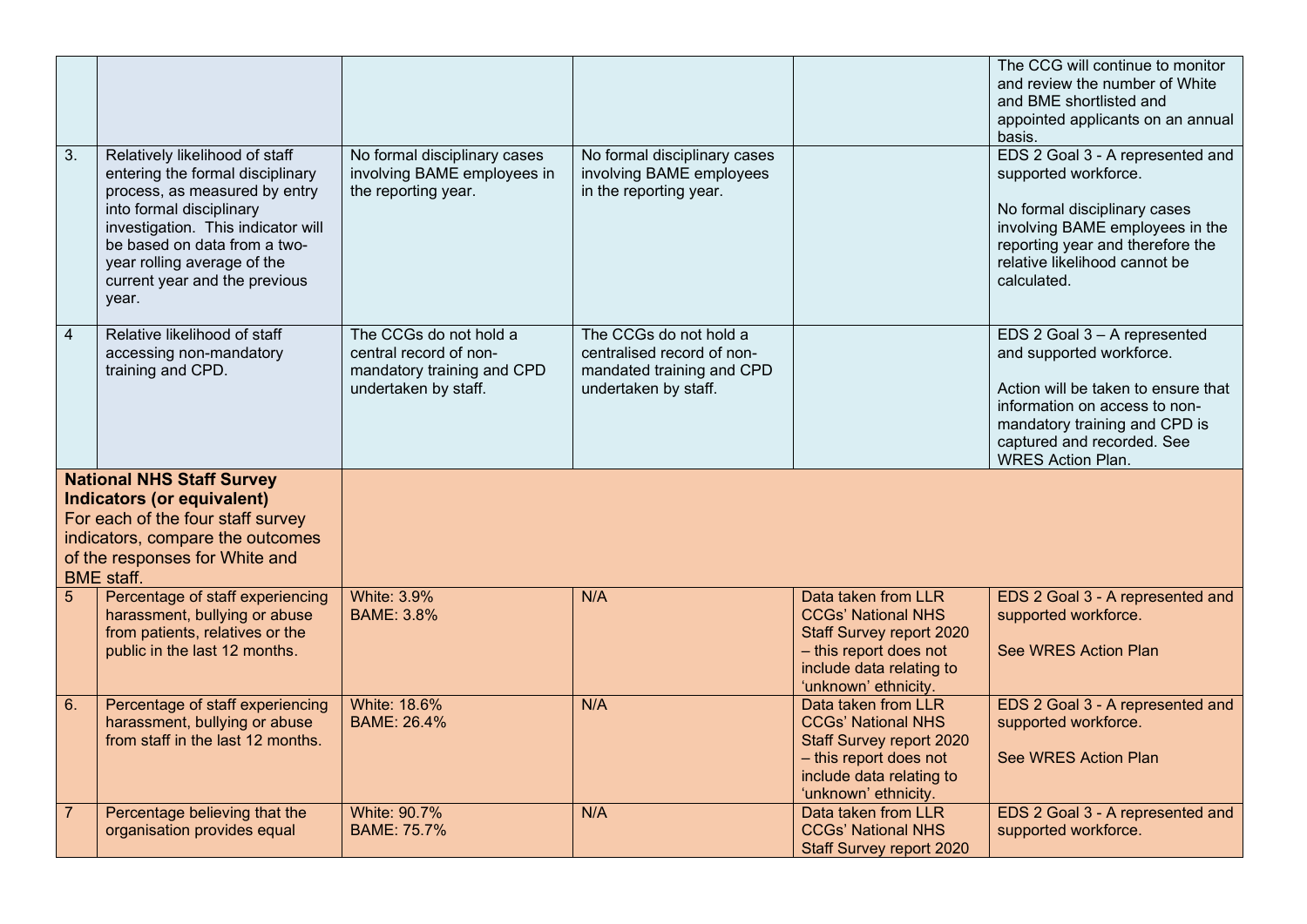| $\overline{8}$                                                                                                | opportunities for career<br>progression or promotion.<br>In the last 12 months have you<br>personally experienced<br>discrimination at work from any<br>of the following?<br>Manager/team leader or other<br>colleagues | <b>White: 6.9%</b><br><b>BAME: 10.7%</b>                                                                                                                                                                                                                                               | N/A                                                                                                                                                                                                                                                                                       | - this report does not<br>include data relating to<br>'unknown' ethnicity.<br>Data taken from LLR<br><b>CCGs' National NHS</b><br><b>Staff Survey report 2020</b><br>- this report does not<br>include data relating to<br>'unknown' ethnicity. | See WRES Action Plan<br>EDS 2 Goal 3 - A represented and<br>supported workforce.                                                                                                           |
|---------------------------------------------------------------------------------------------------------------|-------------------------------------------------------------------------------------------------------------------------------------------------------------------------------------------------------------------------|----------------------------------------------------------------------------------------------------------------------------------------------------------------------------------------------------------------------------------------------------------------------------------------|-------------------------------------------------------------------------------------------------------------------------------------------------------------------------------------------------------------------------------------------------------------------------------------------|-------------------------------------------------------------------------------------------------------------------------------------------------------------------------------------------------------------------------------------------------|--------------------------------------------------------------------------------------------------------------------------------------------------------------------------------------------|
|                                                                                                               | <b>Board representation indicator</b><br>For this indicator, compare the<br>difference for White and BME staff.                                                                                                         |                                                                                                                                                                                                                                                                                        |                                                                                                                                                                                                                                                                                           |                                                                                                                                                                                                                                                 |                                                                                                                                                                                            |
| 9                                                                                                             | Percentage difference between<br>the organisations' Board voting<br>membership and its overall<br>workforce                                                                                                             | <b>LLR CCGs BAME workforce:</b><br>32.8%<br><b>LLR CCGs Board BAME</b><br>membership: 43.2%<br><b>Board BAME voting</b><br>membership: 43.2%<br><b>Board BAME Executive</b><br>membership: 0%<br>Difference (Total BAME Board<br>voting membership - overall<br>BAME workforce): 10.5% | <b>LLR CCGs BAME workforce:</b><br>29.4%<br><b>LLR CCGs Board BAME</b><br>membership: 40.0%<br><b>Board BAME voting</b><br>membership: 40.0%<br><b>Board BAME Executive</b><br>membership: 0%<br>Difference (Total BAME<br>Board voting membership -<br>overall BAME workforce):<br>10.6% |                                                                                                                                                                                                                                                 | The CCG will continue to monitor<br>the composition of the workforce<br>with a particular focus on ensuring<br>diverse representation continues<br>at Board level.<br>See WRES Action Plan |
| 6. Are there any other factors or data which should be taken into consideration in assessing progress?<br>No. |                                                                                                                                                                                                                         |                                                                                                                                                                                                                                                                                        |                                                                                                                                                                                                                                                                                           |                                                                                                                                                                                                                                                 |                                                                                                                                                                                            |
|                                                                                                               | 7.                                                                                                                                                                                                                      | Organisations should product a detailed WRES Action Plan, agreed by its Board. Such a plan would normally elaborate on the actions<br>summarised in Section 5, setting out the next steps with milestones for expected progress against the WRES indicators. It may also               |                                                                                                                                                                                                                                                                                           |                                                                                                                                                                                                                                                 | identify the links with other work streams agreed at Board level, such as EDS2. You're asked to attach the WRES Action Plan or provide                                                     |

**a link to it.**